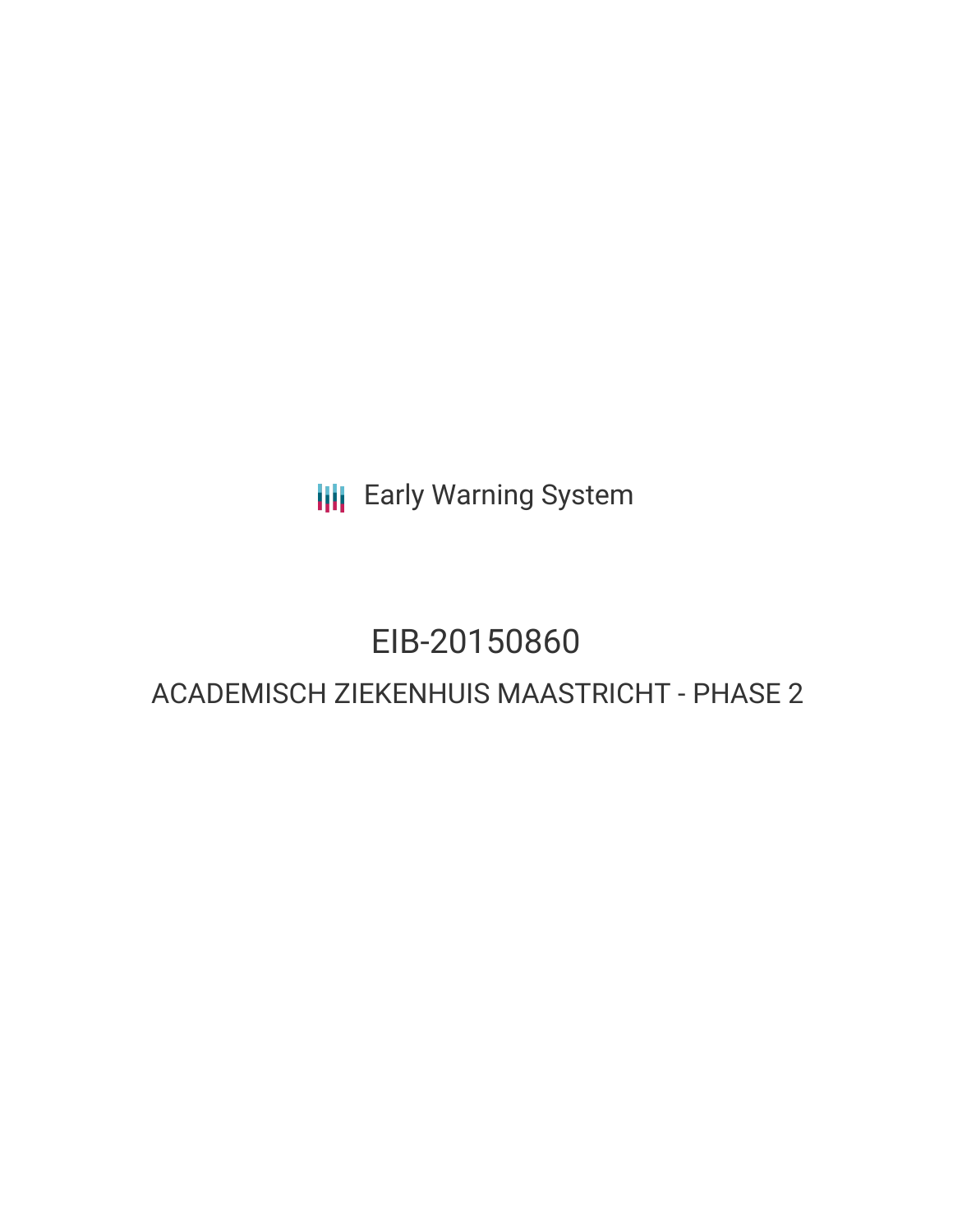## **Quick Facts**

| <b>Countries</b>               | <b>Netherlands</b>               |
|--------------------------------|----------------------------------|
| <b>Financial Institutions</b>  | European Investment Bank (EIB)   |
| <b>Status</b>                  | Approved                         |
| <b>Bank Risk Rating</b>        | U                                |
| <b>Voting Date</b>             | 2016-12-14                       |
| <b>Borrower</b>                | ACADEMISCH ZIEKENHUIS MAASTRICHT |
| <b>Sectors</b>                 | <b>Education and Health</b>      |
| <b>Investment Amount (USD)</b> | \$110.51 million                 |
| <b>Project Cost (USD)</b>      | \$331.55 million                 |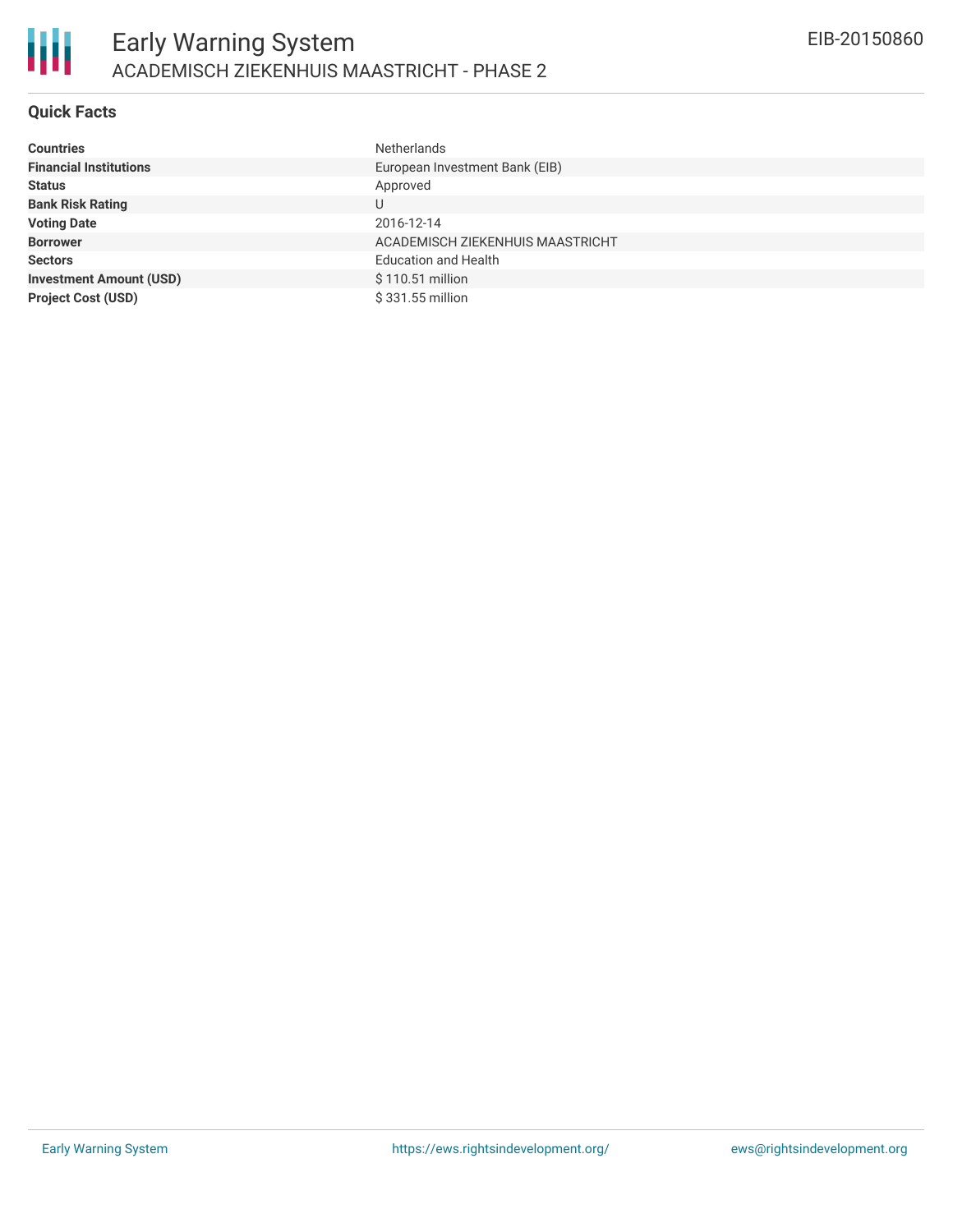

## **Project Description**

The EIB is financing the second phase of the investment programme of the University Hospital in Maastricht to be implemented over the period 2015 to 2019.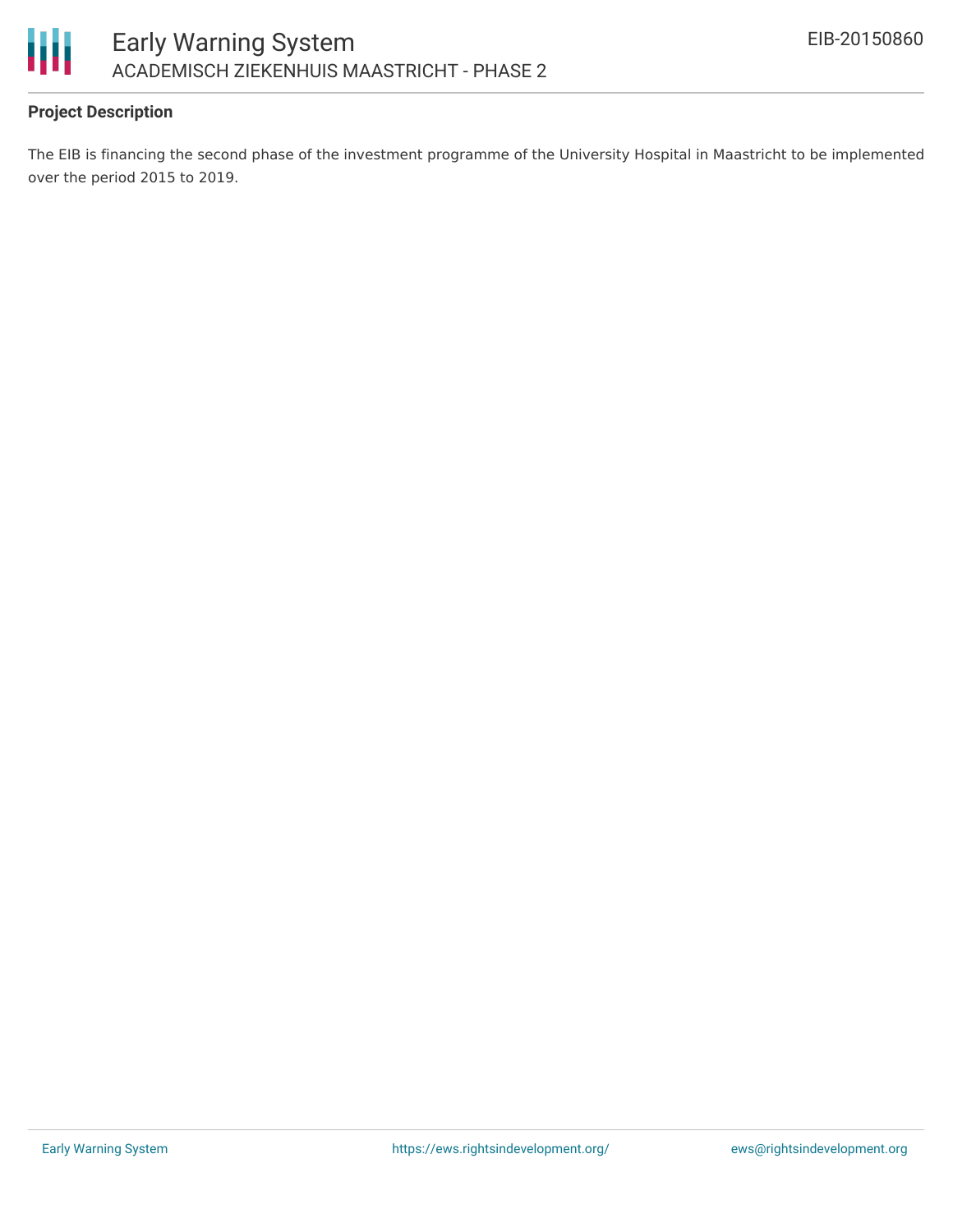

#### **Investment Description**

European Investment Bank (EIB)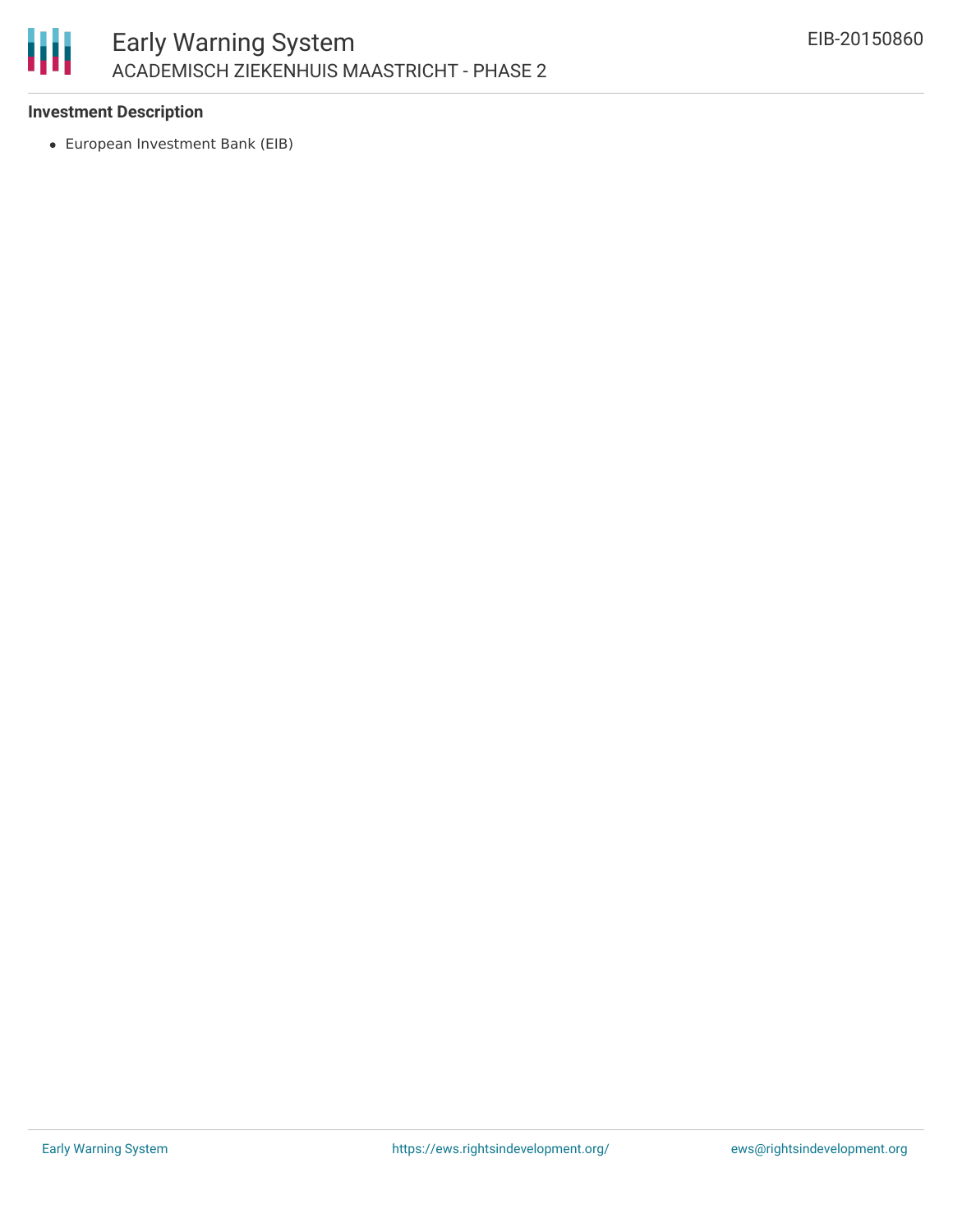#### **Contact Information**

#### ACCOUNTABILITY MECHANISM OF EIB

The EIB Complaints Mechanism is designed to facilitate and handle complaints against the EIB by individuals, organizations or corporations affected by EIB activities. When exercising the right to lodge a complaint against the EIB, any member of the public has access to a two-tier procedure, one internal - the Complaints Mechanism Office - and one external - the European Ombudsman. A complaint can be lodged via a written communication addressed to the Secretary General of the EIB, via email to the dedicated email address complaints@eib.org, by completing the online complaint form available at the following address: http://www.eib.org/complaints/form, via fax or delivered directly to the EIB Complaints Mechanism Division, any EIB local representation office or any EIB staff. For further details, check: http://www.eib.org/attachments/strategies/complaints\_mechanism\_policy\_en.pdf

When dissatisfied with a complaint to the EIB Complaints Mechanism, citizens can then turn towards the European Ombudsman. A memorandum of Understanding has been signed between the EIB and the European Ombudsman establishes that citizens (even outside of the EU if the Ombudsman finds their complaint justified) can turn towards the Ombudsman on issues related to 'maladministration' by the EIB. Note that before going to the Ombudsman, an attempt must be made to resolve the case by contacting the EIB. In addition, the complaint must be made within two years of the date when the facts on which your complaint is based became known to you. You can write to the Ombudsman in any of the languages of the European Union. Additional details, including filing requirements and complaint forms, are available at: http://www.ombudsman.europa.eu/atyourservice/interactiveguide.faces